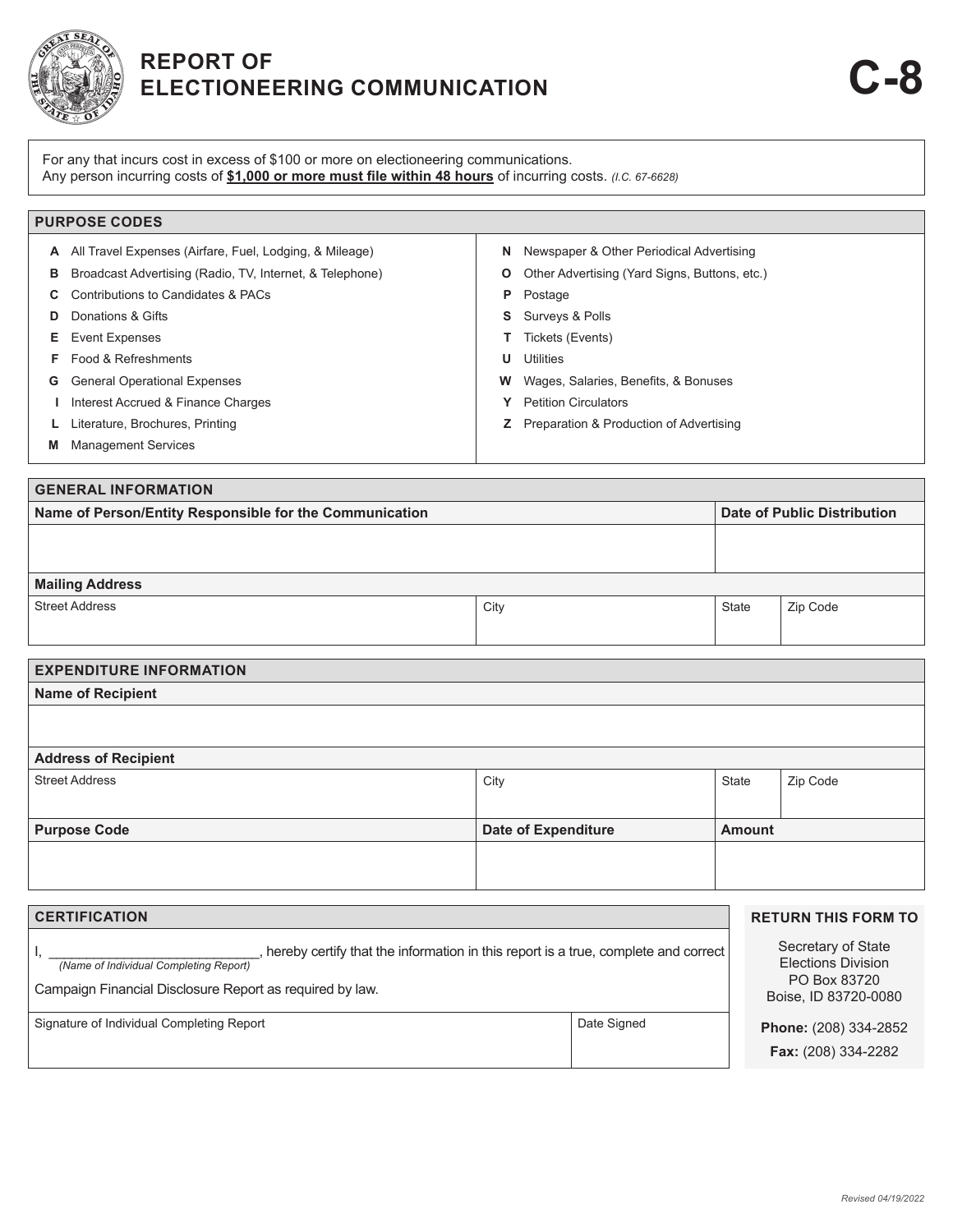

## **ITEMIZED CONTRIBUTIONS FOR ELECTIONEERING COMMUNICATION**

For contributions of **\$50 or more.** *(I.C. 67-6628)*

**NAME OF PERSON/ENTITY RESPONSIBLE FOR THE COMMUNICATION**

| <b>CONTRIBUTIONS</b>       |             |                |                            |       |          |  |
|----------------------------|-------------|----------------|----------------------------|-------|----------|--|
| <b>Date Received</b>       |             |                | <b>Contributor Name</b>    |       |          |  |
|                            |             |                |                            |       |          |  |
|                            |             |                |                            |       |          |  |
| <b>Contribution Amount</b> |             |                | <b>Contributor Address</b> |       |          |  |
|                            |             |                | Address                    |       |          |  |
|                            |             |                |                            |       |          |  |
| $\Box$ Cash                | $\Box$ Loan | $\Box$ In-Kind | City                       | State | Zip Code |  |

| <b>Date Received</b>       |                |                | <b>Contributor Name</b>    |       |          |  |
|----------------------------|----------------|----------------|----------------------------|-------|----------|--|
|                            |                |                |                            |       |          |  |
| <b>Contribution Amount</b> |                |                | <b>Contributor Address</b> |       |          |  |
|                            |                |                | Address                    |       |          |  |
|                            |                |                |                            |       |          |  |
| $\Box$ Cash                | $\square$ Loan | $\Box$ In-Kind | City                       | State | Zip Code |  |

| <b>Date Received</b>       |             |                | <b>Contributor Name</b>    |       |          |
|----------------------------|-------------|----------------|----------------------------|-------|----------|
|                            |             |                |                            |       |          |
| <b>Contribution Amount</b> |             |                | <b>Contributor Address</b> |       |          |
|                            |             |                | Address                    |       |          |
|                            |             |                |                            |       |          |
| $\Box$ Cash                | $\Box$ Loan | $\Box$ In-Kind | City                       | State | Zip Code |

| <b>Date Received</b>       |             |                | <b>Contributor Name</b>    |       |          |  |
|----------------------------|-------------|----------------|----------------------------|-------|----------|--|
|                            |             |                |                            |       |          |  |
| <b>Contribution Amount</b> |             |                | <b>Contributor Address</b> |       |          |  |
|                            |             |                | Address                    |       |          |  |
|                            |             |                |                            |       |          |  |
| $\Box$ Cash                | $\Box$ Loan | $\Box$ In-Kind | City                       | State | Zip Code |  |